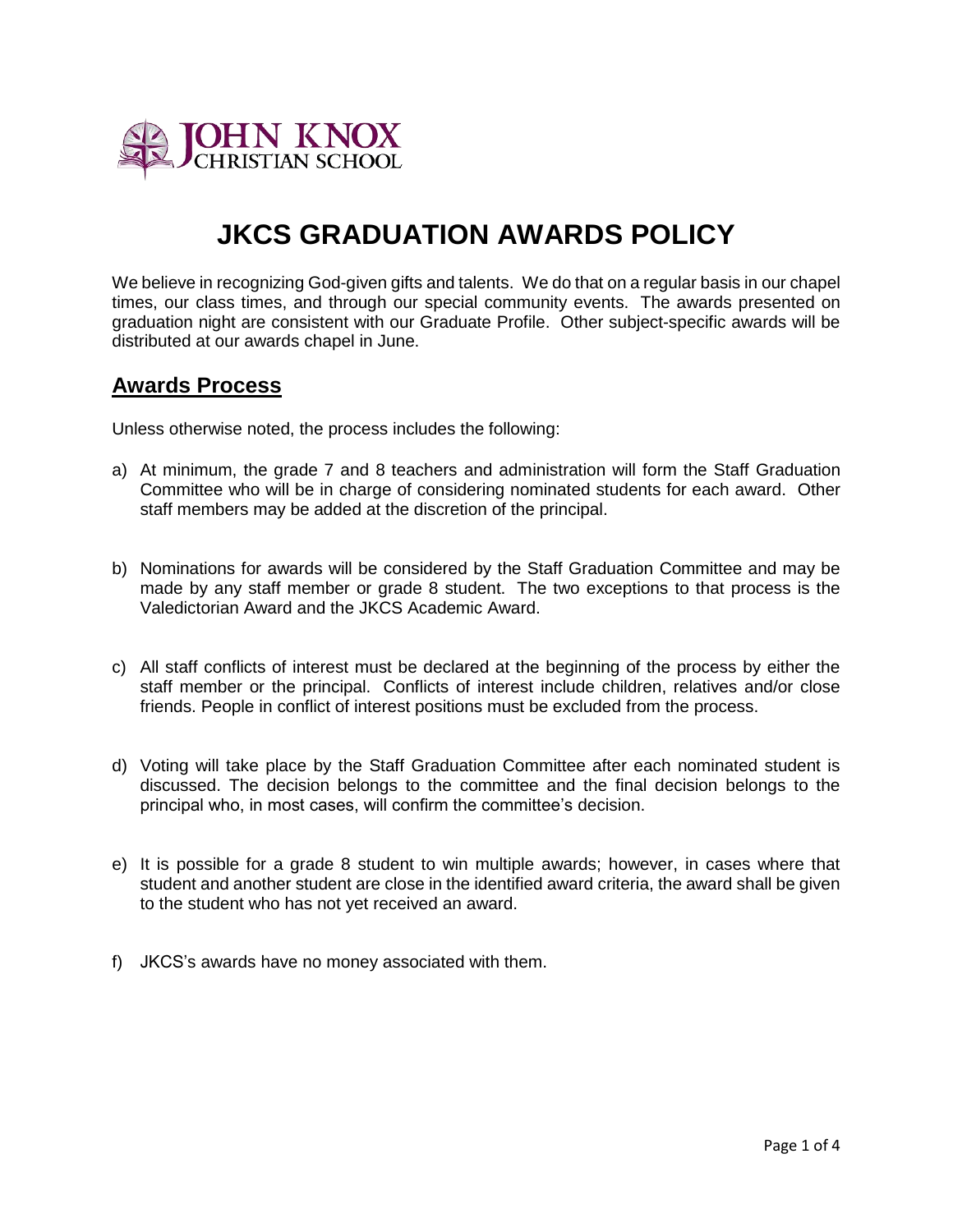## **Presented At the Graduation Ceremony**

a) **Valedictorian** -- awarded to the Grade 8 student who is deemed by peers and chosen by the Staff Graduation Committee to be a strong student in each of the Student Graduate Profile areas. In addition, the student must have been part of the class for a minimum of two years and display the capability of speaking well in front of a large crowd of people.

The students to vote for their choice(s) via a secret ballot, with the results being tabulated, discussed, and approved of by staff. The student who has been chosen is then approached in private and is given the opportunity to accept or decline the nomination. If they insist on declining, staff will consider the student with the next most votes.

The valedictorian's speech should be designed to be a retrospective for the class, an inspirational address, a thanksgiving to the school community and, most importantly, to the Lord for His faithfulness. The valedictorian will work together with JKCS staff to prepare his or her speech.

**Process** -- In addition to awards process listed, student voting for the valedictorian award will be completed by the grade 8 class by the end of May. The results will be forwarded to the Staff Graduation Committee and will be taken into consideration.

### **b) Graduate Profile Item #1 -- Academic Excellence**

**JKCS Academic Excellence Award** -- awarded to the grade 8 student who has achieved the highest average in all the courses offered in the grade 8 school year.

**Process** -- The grade homeroom teacher(s) will calculate each student's grade average, and this award goes to the person with the highest average as confirmed by the homeroom teachers and the principal.

### **c) Graduate Profile Item #2 -- Christian Worldview**

### **JKCS Christian Worldview Award**

Awarded to the grade 8 student who best uses the Bible appropriately to gain understanding, recalls and applies Biblical truths to daily living, and demonstrates wonder for God, neighbour, and creation.

### **d) Graduate Profile Item #3 -- Christian Character**

### **Lucie Stackaruk Christian Character Award**

Awarded to the grade 8 student who best displays the qualities of Christian Character by showing love, joy, peace, patience, kindness, goodness, faithfulness, gentleness, and self-control.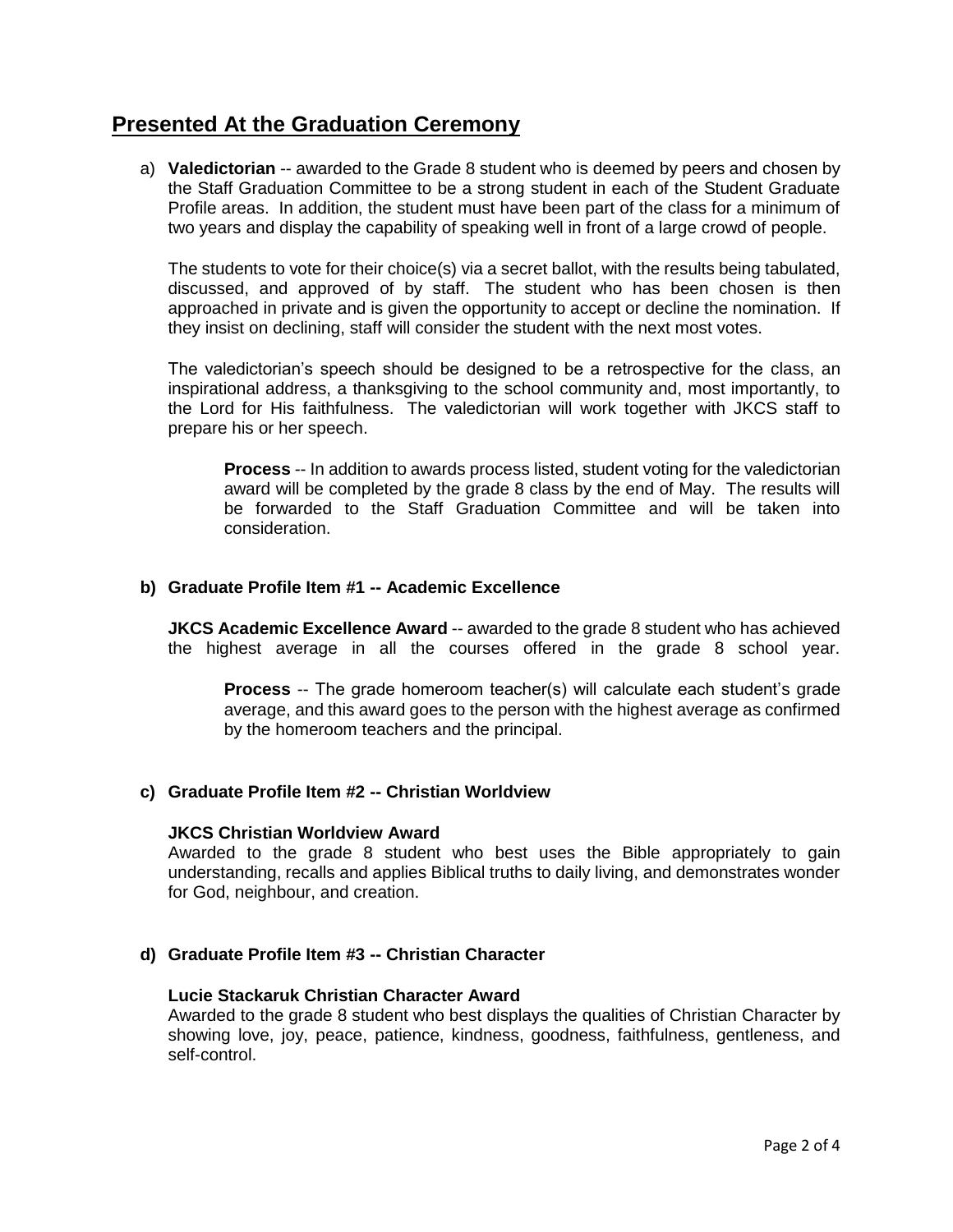# **Presented At the Graduation Ceremony (Cont'd)**

### **e) Graduate Profile Item #4 -- Christian Leadership**

### **Christian Leadership Award**

Awarded to the grade 8 student who best encourages others to reflect the love of Jesus, provides an opportunity for other students' voices to be heard, and acts as a positive role model for other students.

### **f) Graduate Profile Item #5 -- Learning Skills**

### **Lorna Keith Learning Skills Award**

Awarded to the grade 8 student who best practices critical and creative thinking skills, collaborates with peers, and incorporates modern technology into their work to enhance their learning.